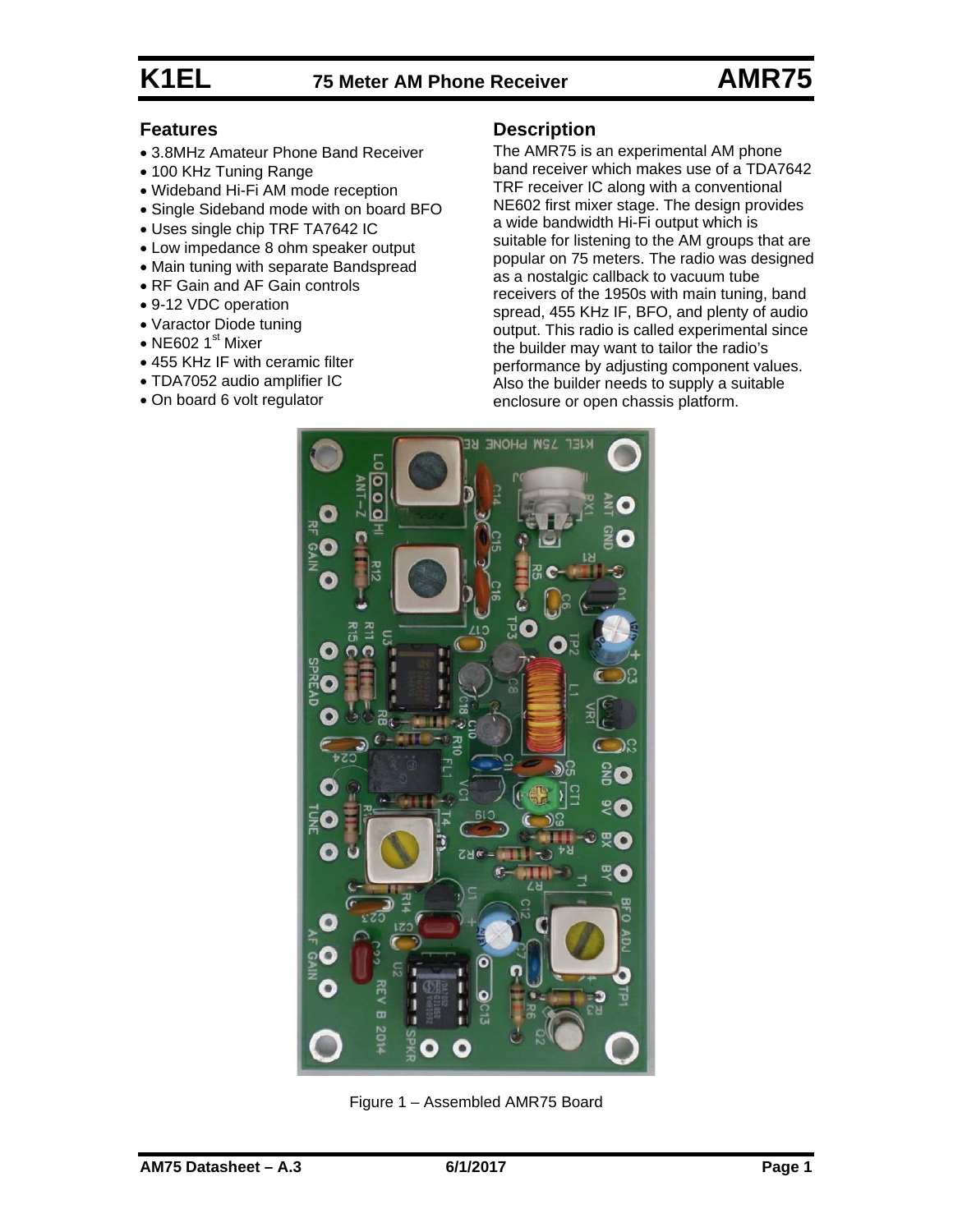### **Theory of Operation**

This discussion will refer to the block diagram on page 3 and the schematics on page 4. We will start at the antenna input with a two stage input bandpass filter consisting of two 10.7 MHZ 42IF123 IF transformers that have been padded to resonate on the 75 meter band. An input impedance selector is provided to allow the radio to work with a tuned low impedance antenna, such as a dipole, or a high impedance antenna such a random length of wire. An NE602A is configured as a first mixer with an internal VFO oscillator. The oscillator is tuned with a varactor diode. The VFO frequency is determined by the DC voltage applied to the varactor which controls its capacitance. Two tuning controls are provided, a Main tuning control and a Bandspread tuning control. The Main tuning provides a coarse voltage adjustment to the varactor while the Bandspread allows a fine adjustment. The bandspread is useful in tuning SSB station when the BFO is enabled. The VFO operates at a frequency range of 4255 to 4405 KHz. When this is mixed with an incoming signal of 3800 KHz to 3950 kHz, the resulting mixing product is 455 KHz which is the radio's IF. This signal is passed through a 455 KHz ceramic filter which provides a 6 dB bandwidth at 4.5 KHz. This is coupled to a 455 KHz IF transformer which transforms the 2K ohm output impedance of the ceramic filter to the high impedance input of the TA7642 TRF receiver IC. The TA7642 is a complete AM radio on a single IC, providing gain stages, AGC, and an envelope detector. The IC is a three terminal device with input, ground, and output. The output bias voltage is fairly critical and is controlled by a dedicated bias regulator circuit that allows the voltage to be varied from 1.0V to 2.5V. The TA7642 is normally used as the main component in a tuned RF radio operating in the AM broadcast band. We are essentially using it as a fixed frequency radio at 455 KHz. The output of the TA7642 is baseband audio which is amplified by a TDA7052 audio output amplifier. This is a very capable amplifier which provides 1 watt of good sounding audio. To increase the capability of the receiver, a simple 455 KHz BFO oscillator is provided to allow SSB reception. A tiny amount of BFO energy is coupled into the signal path just after the 455 KHz ceramic filter. Note that this is old school SSB reception, both sidebands are presented and the user must tune in to the correct sideband to get proper reception. In addition, since this radio is designed for wide bandwidth reception, you may have a difficult time digging out SSB stations if the conditions are very crowded. But then this is primarily an AM phone receiver. It is possible to tune the receiver to the 80 meter CW band and use the BFO to copy CW, but that is an exercise left to the builder.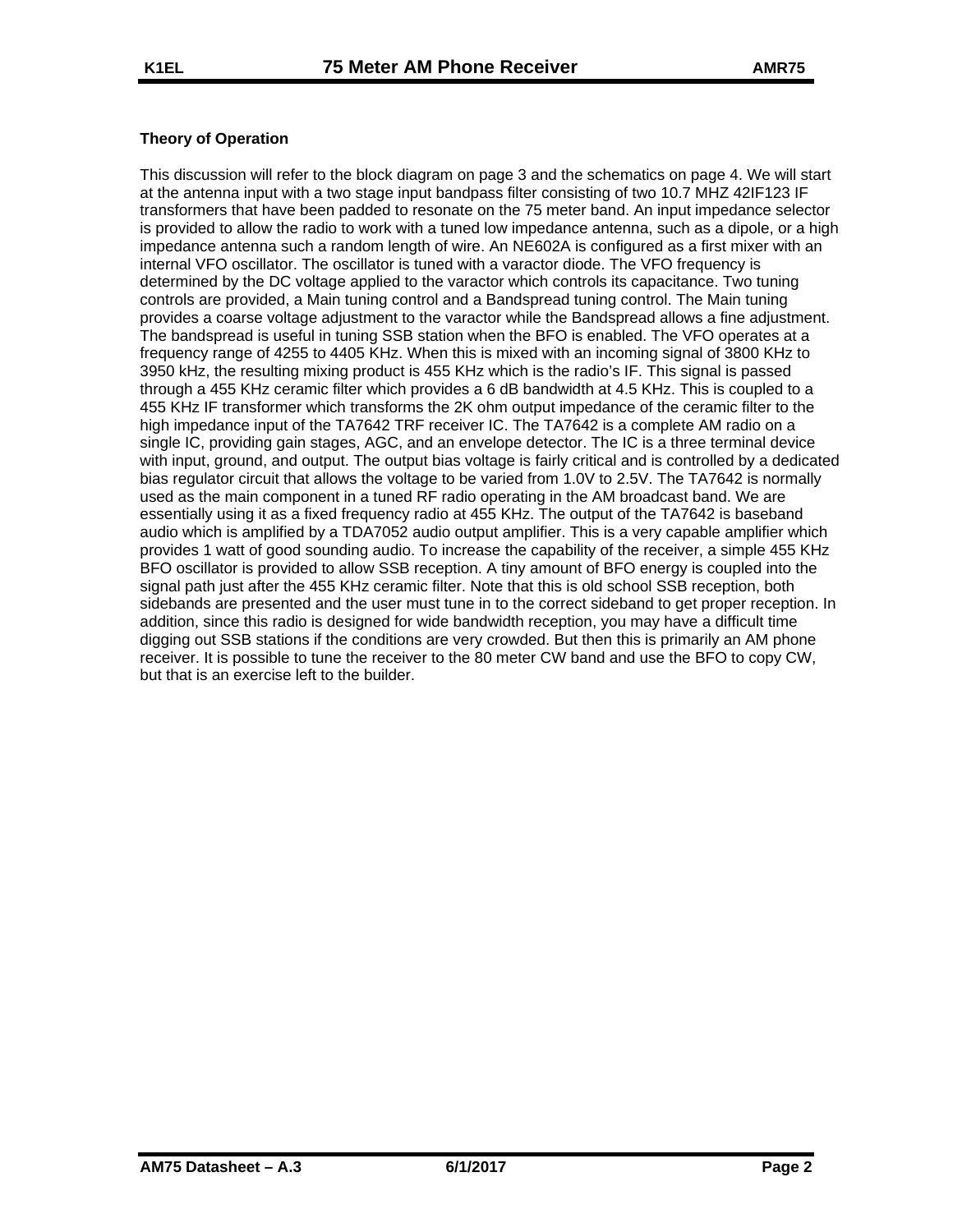## **Block Diagram**



**Figure 2 – Assembled AMR75 Block Diagram**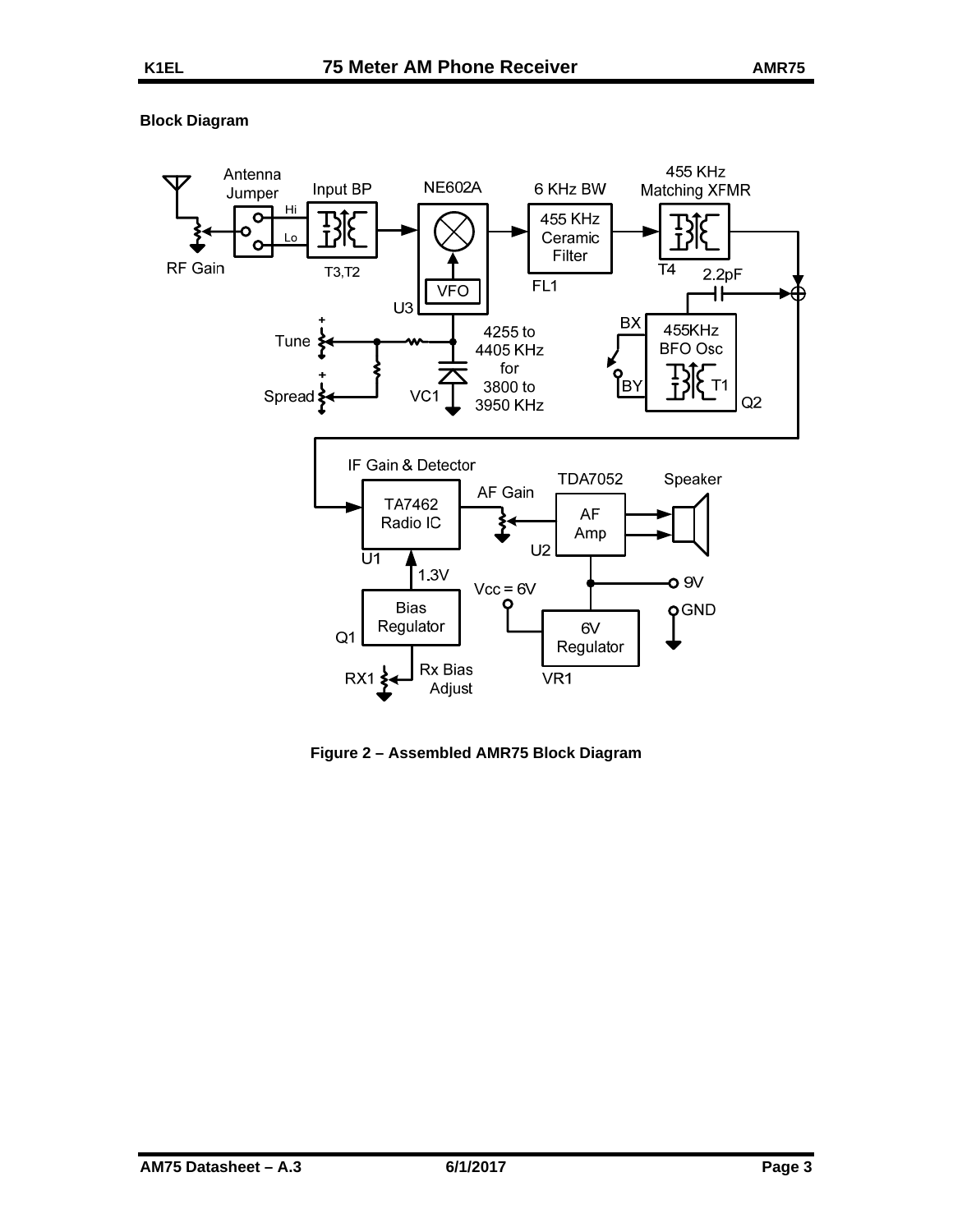$\frac{1}{\sqrt{2}}$ 

25133

 $\frac{1}{\sqrt{2}}$ 

 $\bar{\mathbf{Z}}$ ະ ຊິ

**PAD**<br>**PAD** 

**RXBIAS ADJ** 

้⊣ฐ

황마  $\overline{\phantom{a}}$ 

 $\frac{1}{2}$ 8

#### **RF Gain 5K** SPREAD 5K k  $\sqrt{8}$  $-540$  $\sqrt{2}$  $-5AD$  $\sqrt{2}$  $\sqrt{\frac{1}{2}}$  $\overline{\phantom{0}1}$ PAD TUNE 10K E  $\frac{1}{6}$  $\mathbb{R}^4$  $\approx$ ᄫ  $\frac{1}{\sqrt{N}}$  $rac{6}{5}$ 흉다 ⊣§  $\frac{9}{5}$ ≠≷∄  $\frac{1}{2}$ 횕니  $\tilde{\pi} \gtrless \tilde{x}$ ANTJMP  $\frac{48}{200}$ É E ⋛  $\vec{\omega}$ Ĕ ⊣§  $\frac{8}{5} + 1$ 흥미  $\begin{bmatrix} 1 & 0 \\ 0 & 1 \\ 0 & 0 \end{bmatrix}$ 좋다  $rac{1}{300}$  $\frac{5}{3}$  ,  $\frac{5}{9}$  $\frac{6}{5}$ 6V Regulated Supply  $\frac{1}{\pi}$   $\mathbb{S}$ ≶  $\vec{\Xi}$  $\overline{\widetilde{\omega}}$  $\frac{6}{5}$  $\cdot$   $\mid$  $+$  $\frac{6}{5}$ guas  $\frac{\zeta}{2}$  $\frac{1}{3}$ <br> $\frac{1}{30}$ 흉내  $\frac{8}{5}$  $\cdot$   $\mid$ å. 21475  $\frac{1}{2}$ **Rx Mixer**  $\sqrt{2}$ 폊 VFO Section  $\frac{6}{4}$ 좋다 —[뉴<br>ਭੂੰ º å. 16.18<br>8.1 um<br>8.1 um BFO ON/OFF  $\frac{2}{4}$ È. w ž м. 음미  $\frac{5}{3}$  $rac{6}{5}$  $\cdot$  +  $\frac{1}{6}$  8 )sci  $=\frac{220}{470}F$  $\frac{1}{3}$ sc2 Loo,  $\frac{1}{2}$  $\tilde{\epsilon}$ **Adoz**  $\frac{R7}{2.2K}$ 읽다  $\overline{\mathcal{L}}$  $\begin{picture}(180,170)(-40,170)(-40,170)(-40,170)(-40,170)(-40,170)(-40,170)(-40,170)(-40,170)(-40,170)(-40,170)(-40,170)(-40,170)(-40,170)(-40,170)(-40,170)(-40,170)(-40,170)(-40,170)(-40,170)(-40,170)(-40,170)(-40,170)(-40,170)(-40,170)(-40,170)(-40,170$  $rac{2}{2}$  $\sqrt{8}$ 코 יבּ<br>ב  $rac{1}{4200}$  $\gtrsim$ E 횕니 공 **Ceramic Filter** 흵다  $\frac{6}{5}$ ŃĎ CFWLA455KGFA<br>CFWLA455KGFA 455KHz 황나 **des**  $\mathbb{Q}$ Bod<br>OVd<br>Doza AF GAIN 100K  $rac{8}{5}$ **GVd**<sup>61</sup> Mounting Holes  $\frac{944}{144} - 725$ | HH\_126<br>| HH\_126 F  $\overline{\zeta}$ 2.2pH  $_{\rm 0}^{\rm 2}$ बूे≶  $\overline{\mathbf{3}}$  $\gtrsim$ 울. is<br>VV<br>VV  $\frac{1}{\sum_{\substack{\text{sub--int} \\ \text{sub--int} }}^{\text{sub--int}}}$ U ar\_as<br>as\_as  $\frac{a_2}{28222A}$ **BFO** 횕다  $\frac{9}{2}$   $\frac{9}{2}$ ooos 455KHz IF CAN  $\frac{2}{5}$ u 불일  $\frac{\omega}{\omega}$ 42IF101 휭니 Trile<br>Tom Phone Receiver<br>Author<br>Cle Systems<br>Isla<br>Elle<br>Elle  $\frac{6}{5}$ Revision  $\frac{\square}{\oplus}$  $\frac{1}{\chi} \sum_{n=1}^{\chi} x_n$ న  $\overline{5}$ ΩÑ -0,  $\overline{z}$  $\frac{2}{5}$ u  $\frac{6}{5}$ WD. JPIÁM **BBKO**  $\frac{1}{5}$   $\frac{1}{3}$  $\frac{8}{5}$  $\cdot$   $\mid$  $\underset{\alpha}{\mathbb{S}}$  $\frac{1}{2}$ E:WewStuffAMradioVAMR\_R03.dsn Radio<br>Contra<br>Co 10A7052  $\frac{8}{1}$  $\begin{array}{|c|c|}\n\hline\n\text{Date} & \text{2016} \\
\hline\n\text{March 7, 2016}\n\end{array}$ Audio Output Amplifier  $\tilde{\epsilon}$ Ã  $\frac{1}{2} \leqslant \frac{1}{2}$  $\frac{6}{5}$ TA7642 ↓  $\frac{1}{2}$  $\frac{1}{2}$ DOBONZ ā  $\mathbb{R} \lesssim \mathbb{R}$  $\begin{array}{c}\n\frac{1}{2}\n\end{array}$   $\frac{1}{2}\frac{1}{2}\frac{1}{2}\frac{1}{2}\frac{1}{2}\frac{1}{2}\frac{1}{2}$ 흇 주 ╢  $\frac{2}{3}$ 10.00  $\frac{1}{\text{Adist for } 1.3\sqrt{\frac{1}{2}}}{\sqrt{\frac{1}{2}}}}$

## **AMR75 Schematics**  $\epsilon$

Sheets<br>1 of 1 Document **SPKIR** 

₿

 $\sqrt{P^2}$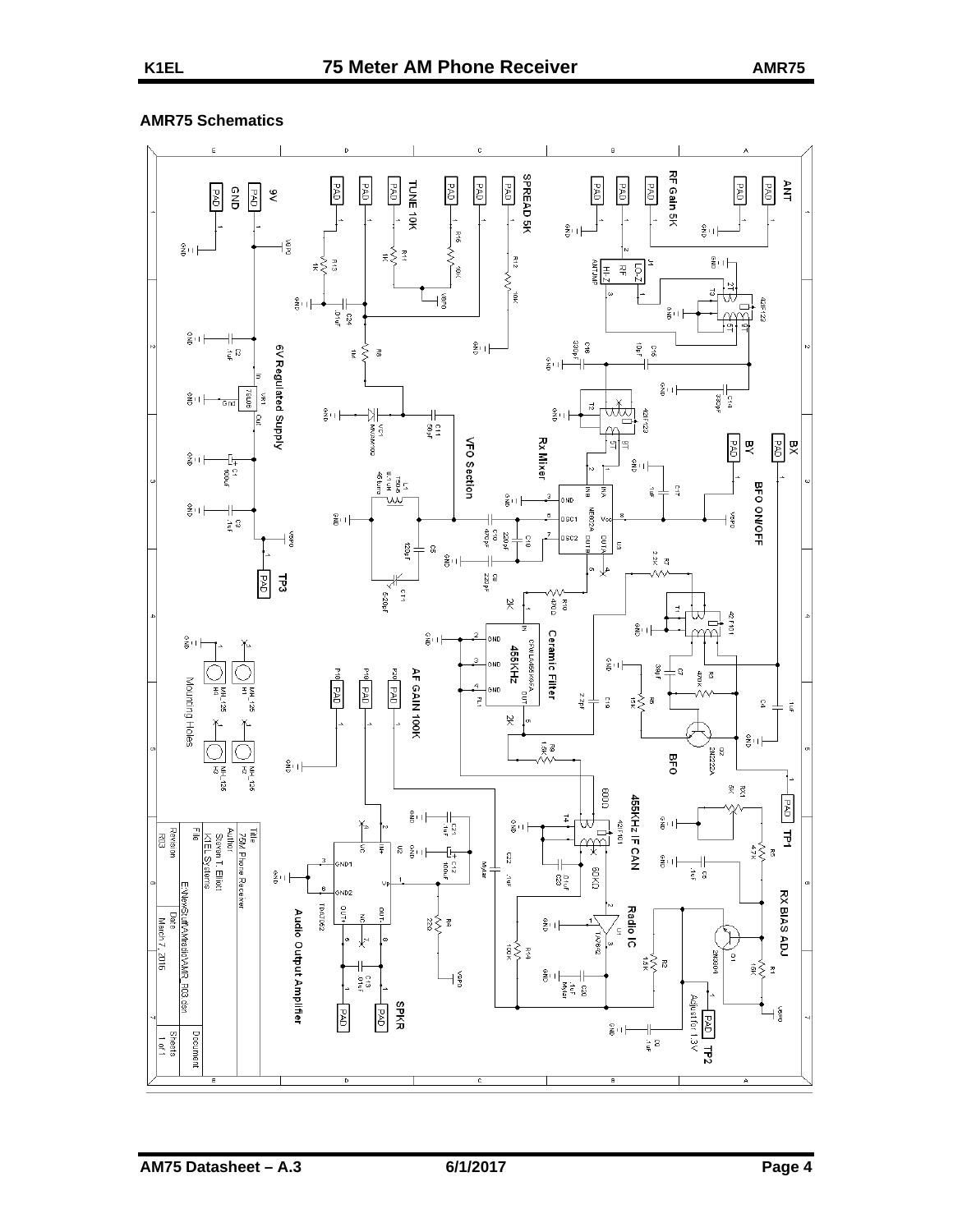## **AMR75 Kit Parts List**

| R14                               | 1              | 100K                                                                                                                         | Brown Black Yellow                                                       |
|-----------------------------------|----------------|------------------------------------------------------------------------------------------------------------------------------|--------------------------------------------------------------------------|
| R12, R15                          | $\overline{2}$ | 10K                                                                                                                          | Brown Black Orange                                                       |
| R2, R9                            | $2^{\circ}$    | 1.5K                                                                                                                         | Brown Green Red                                                          |
| R1, R6                            | $\overline{2}$ | 15K                                                                                                                          | Brown Green Orange                                                       |
| R11, R13                          | $\mathbf{2}$   | 1K and 1 minutes and 1 minutes and 1 minutes and 1 minutes and 1 minutes and 1 minutes and 1 minutes $1 - 1$ minutes $1 - 1$ | Brown Black Red                                                          |
| R8                                | $\mathbf{1}$   | 1M                                                                                                                           | Brown Black Green                                                        |
|                                   |                |                                                                                                                              |                                                                          |
| R5                                | $\mathbf 1$    | 4.7K                                                                                                                         | Yellow Violet Red                                                        |
| R7                                | $\mathbf 1$    | 2.2K                                                                                                                         | Red Red Red                                                              |
| R4                                | $\mathbf 1$    | $22\Omega$                                                                                                                   | Red Red Black                                                            |
| R10                               | $1 -$          | $470\Omega$                                                                                                                  | Yellow Violet Brown                                                      |
| R3                                | $\mathbf 1$    |                                                                                                                              | 470K Yellow Violet Yellow                                                |
| RX1                               | $\mathbf{1}$   | 5K and the set of $\sim$                                                                                                     | 5KQ Trimmer Potentiometer                                                |
| C13, C23, C24                     | 3              |                                                                                                                              | .01uF Ceramic Disk Cap                                                   |
| C3, C4, C6, C9,<br>C17, C2, C21   | 7              | .1uF                                                                                                                         | Multilayer Cap (.1" spacing)                                             |
| C <sub>20</sub> , C <sub>22</sub> | $2^{\circ}$    | .1uF                                                                                                                         | Mylar Cap (.2" spacing)                                                  |
| C1, C12                           | $2 \quad$      | 100uF                                                                                                                        | Electrolytic Cap                                                         |
| C5                                | 1              |                                                                                                                              |                                                                          |
| C19                               |                |                                                                                                                              | 120pF Ceramic Disk Cap                                                   |
|                                   | $\mathbf 1$    |                                                                                                                              | 2.2pF Ceramic Disk Cap<br>10pF Ceramic Disk Cap<br>10pF Ceramic Disk Cap |
| C15                               | 1              |                                                                                                                              |                                                                          |
| C10                               | 1              | 470pF                                                                                                                        | Polystyrene Cap                                                          |
| C8, C18                           | $\mathbf{2}$   |                                                                                                                              | 220pF Polystyrene Cap                                                    |
| C14, C16                          | $2 \quad$      |                                                                                                                              | 330pF Ceramic Disk Cap                                                   |
| C7, C11                           | 1              | 56pF                                                                                                                         | NPO Ceramic Disk Cap                                                     |
| CT1                               | $\mathbf 1$    |                                                                                                                              | 5-20pF Green Trimmer Cap                                                 |
| T1, T4                            | $2^{\circ}$    |                                                                                                                              | 42IF101 IF Transformer (BFO, IF)                                         |
| T2, T3                            | $\overline{2}$ |                                                                                                                              | 42IF123 IF Transformer (BPF)                                             |
| Q1                                | 1              |                                                                                                                              | 2N3904 NPN TO92                                                          |
| Q <sub>2</sub>                    | $1 \quad$      |                                                                                                                              | 2N2222A NPN Metal Case                                                   |
|                                   |                |                                                                                                                              |                                                                          |
| VR1                               | $\mathbf 1$    |                                                                                                                              | 78L06 6 volt regulator (TO92)                                            |
| VC1                               | 1              |                                                                                                                              | MVAM109 Varactor Diode T092                                              |
| L1                                | 1              |                                                                                                                              | T50-6 Toroid, 45 turns #28                                               |
| U1                                | $\mathbf{1}$   |                                                                                                                              | TA7642 Single Chip Radio IC TO92                                         |
| U2                                | $\mathbf 1$    |                                                                                                                              | TDA7052 BTL AF Amplifier DIP8                                            |
| U3                                | $1 \quad$      |                                                                                                                              | NE602A Mixer/VFO IC DIP8                                                 |
| FL1                               | 1              |                                                                                                                              | CFWLA455KGFA Ceramic Filter                                              |
| REXT1, REXT2                      | 2              |                                                                                                                              | 5K Potentiometer RF Gain, Spread                                         |
| REXT3                             | $\mathbf 1$    |                                                                                                                              | 10K Pot AF Gain, Tune                                                    |
| REXT4                             | $\mathbf 1$    |                                                                                                                              | 100K Pot AF Gain with switch                                             |
| SK1, SK2                          | $\mathbf{2}$   | DIP 8 sockets                                                                                                                |                                                                          |
| Enameled Copper Wire              | $\mathbf{1}$   | $2.2$ ft                                                                                                                     |                                                                          |
| Insulated hook up wire            | $\mathbf 1$    | $2.5$ ft                                                                                                                     |                                                                          |
|                                   |                |                                                                                                                              |                                                                          |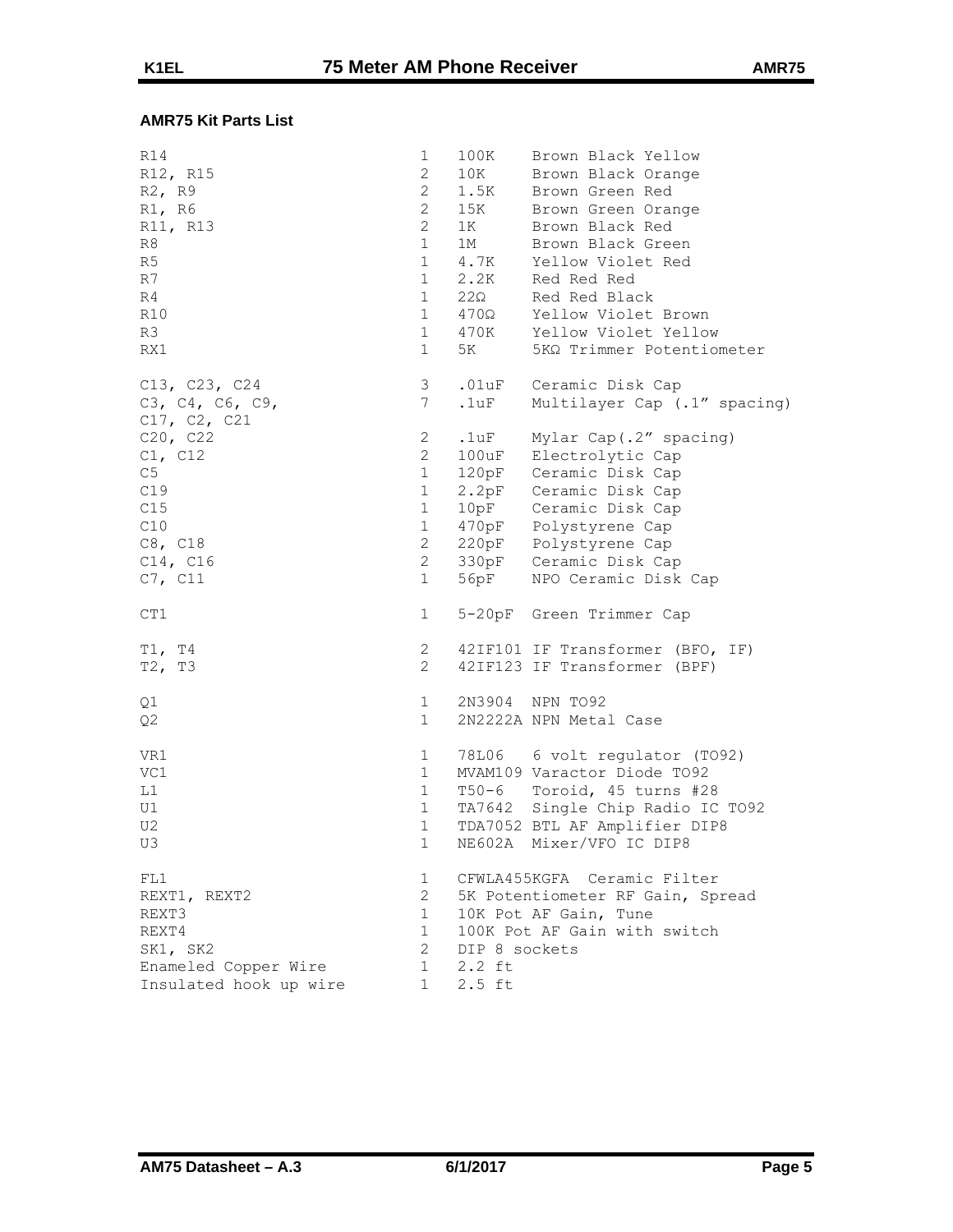### **PCB Assembly**

#### **Install and test the 6 volt power supply**

Install C2, VR1, C1 and C3. Observe polarity for C1, long lead goes in square hole.

Attach power leads to the 9V and GND pads and attach them to a suitable power supply. 9V is optimal but any voltage from 8V to 12V will work. Make sure that the **plus** lead goes to the 9V pad. Turn on the power supply and you should see approx. 6V at TP3 then remove power.

#### **Install Input Bandpass filter**

Install and solder T2, T3, C14, C15 and C16

#### **Install Mixer/VFO**

Install an 8 pin socket at U3. Next install C17, C18, C10, C8, C11, VC1, C5, then U3.



Install CT1 as shown in the pictures on page 10. Note that there is a squared side and a rounded side, orient CT1 so that the squared end is away from VC1.

#### **Wind and install L1**

Wind 42 turns of enameled copper wire on the yellow T50-6 core. The measured length is 2 feet 5 inches which includes an extra 1" at each end for leads. Count each pass through the core as one winding. When done verify the turns count while evenly spreading the turns around the core. Finished inductance should be approx. 8.1 uH. Coat the completed toroid with a thin layer of clear fingernail polish. After this dries, carefully remove the varnish from the toroid leads with fine sandpaper or the edge of a sharp knife and then tin the leads. To install L1 into the board, I first place a small dab of RTV glue on the PC board and then route the leads though pads so that the wound toroid sits on the glue. I let this set and then turn the board over and solder the leads.





After initial winding **After evenly spreading windings** 

**Install Ceramic Filter and IF transformer**  R10, FL1, R9 T4, and C23

#### **Install RX Bias Regulator Circuit**

RX1, R5, C6, R1, Q1, R2, and C9 NOTE: In the pictures, R5 is shown as 2.2K, we have changed this value to 4.7K.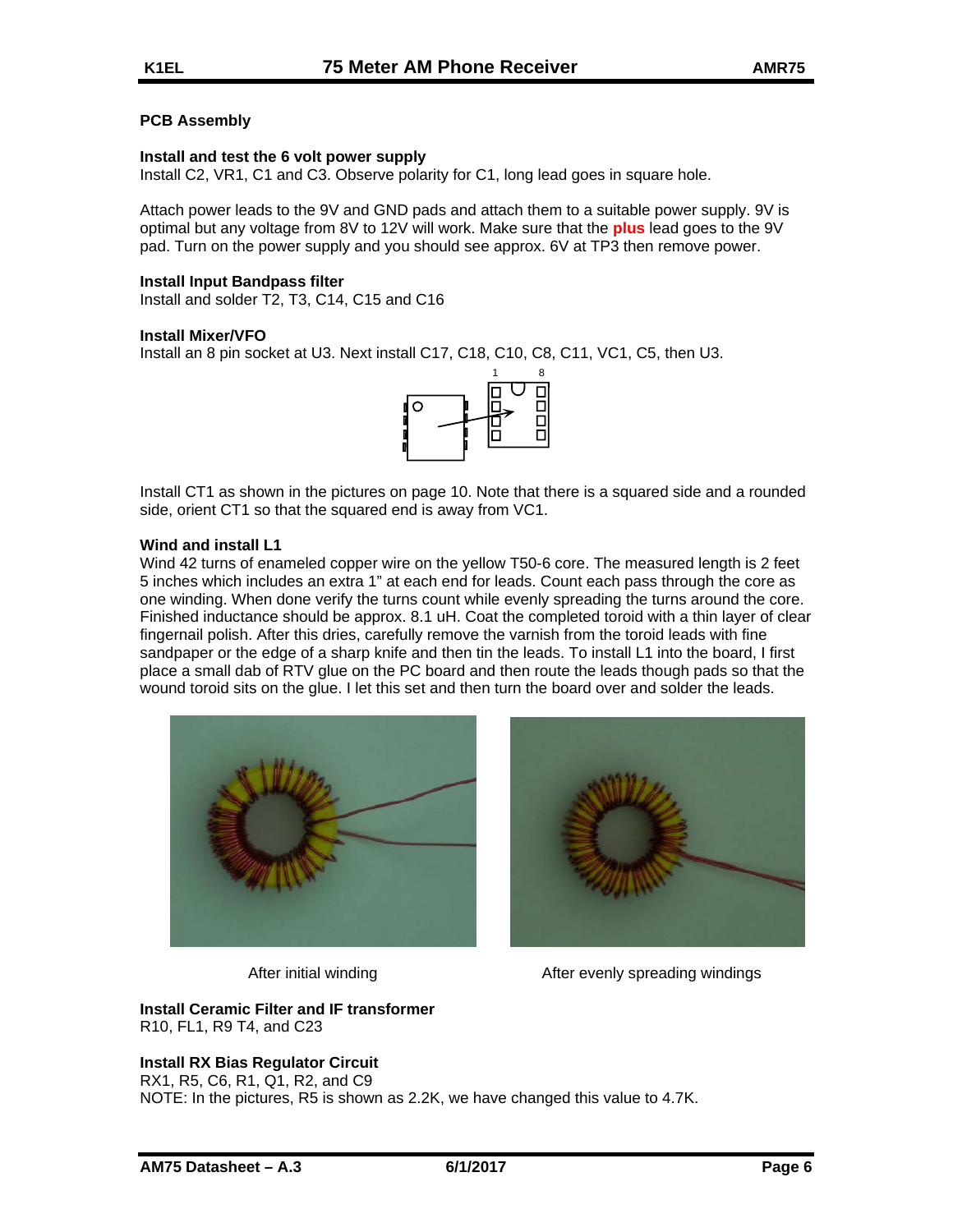#### **Install the Single Chip Radio Circuit**

U1, C20, R14, and C22

#### **Adjust U1 Bias Voltage**

Apply power and adjust RX1 so that there is 1.3V at TP2 then remove power

#### **Install Audio Amplifier Circuit**

Install an 8 pin socket at U2. Then install R4, C12, C21, C13 and U2 Observe polarity for C12, long lead goes in square hole.

#### **Test AF amplifier**

Attach a speaker to the SPKR and GND pads. Apply power to the board set the AF pot to half scale and touch the pot's middle pad; you should hear a loud 60 Hz hum in the speaker.

#### **Install BFO Circuit**

Q2, T1, C4, R3, C7, R6, and C19

#### **Antenna Impedance Jumper**

If the receiver is to be used with a resonant antenna, such as a dipole cut for 3.8 MHz (recommended), install a jumper wire between LO and the center hole of the three position ANT-Z location. Otherwise, install jumper between HI and center hole for a random length non-resonant antenna.

#### **Control Wiring**

The length of wires used to connect the front panel controls will depend on how you build up the receiver. Enough wire is included in the kit to cover a wide range of options. Cut six wires for the central two controls (TUNE and SPREAD) then cut six more, longer wires for the RF and AF gain controls. The end control wires are slightly longer to result in a good looking wire harness. Attach a 5K potentiometer to the RF GAIN pads and a second 5K potentiometer to the SPREAD pads. Next, attach the 10K potentiometer to the TUNE pads and the 100K potentiometer to the AF GAIN pads. The 100K AF gain control has a built in on/off switch. This is wired in series with the input power lead and the pad marked 9V on the PC board.



#### **VFO Calibration**

This procedure requires a calibrated general coverage receiver. Set the main tuning knob and bandspread controls to midscale. Set your receiver to 4.305 MHz and connect a length of wire to the test receiver's antenna input. Route this wire so that it runs close to, but does not touch, the AMR75 board. Apply power up the AMR75 and adjust the CT1 trimmer so that you hear a zero beat on the receiver. Use a plastic screwdriver for best results. A small metal jeweler's screwdriver can work but note the screwdriver will influence the frequency and it might take several trials to get the frequency correct. The radio is now tuned close to the center of the 75 meter AM phone band (3850 KHz). You should get a range of at least 50 KHz to each end of the tuning range.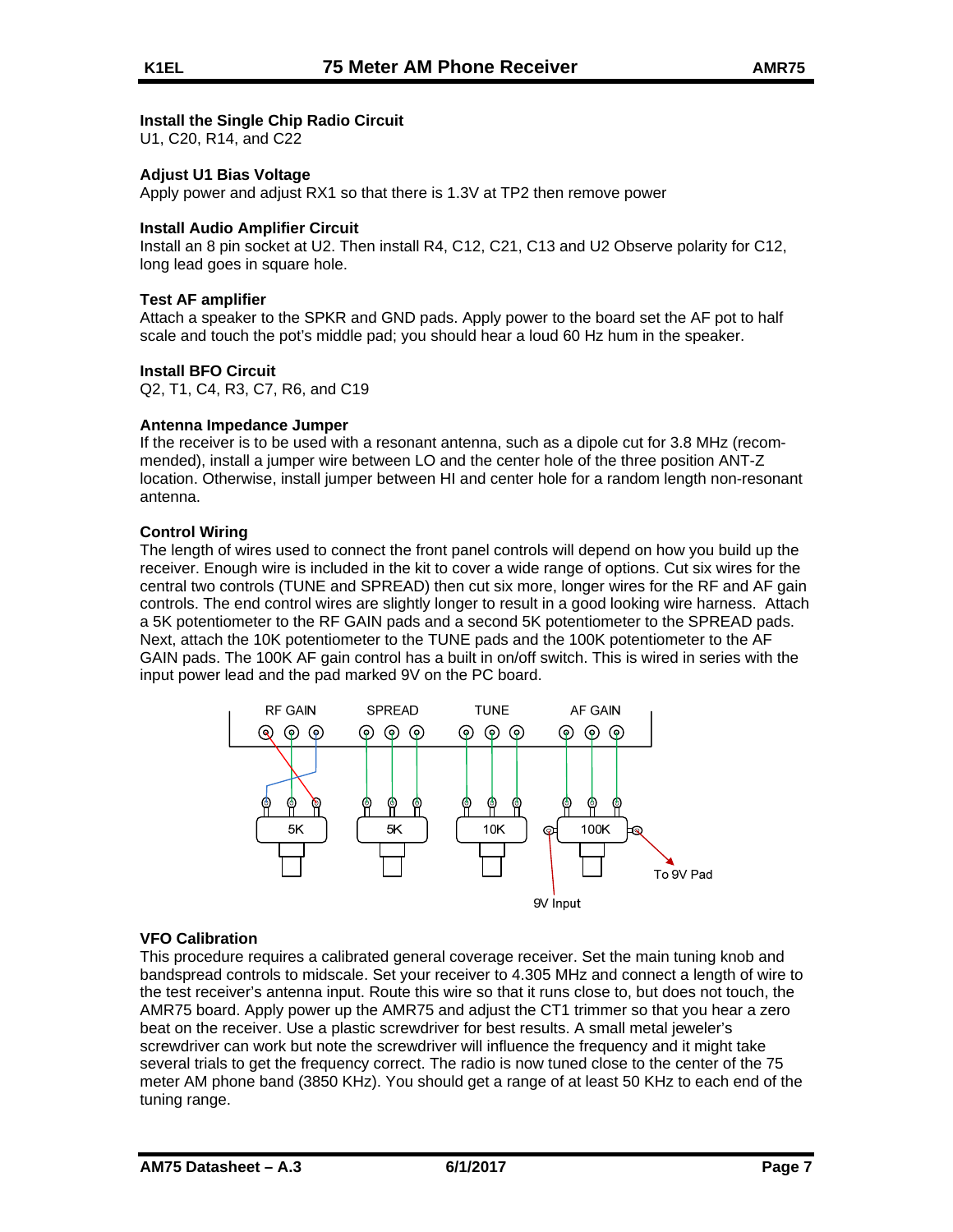#### **Alternate VFO Calibration Procedure**

This procedure uses a signal generator to set the AMR75 VFO. Set the signal generator to 4305 KHz and couple its output to the AMR75 antenna input through a 100 pF capacitor. Attach a speaker to the AM75. We will follow the same procedure outlined above with the exception that we will be listening for a signal from the AMR75 as we adjust CT1. Make sure you have turned the RF gain control fully clockwise and the AF gain to mid-position.

#### **IF Adjustment and Input BPF Calibration**

Connect the speaker to the AMR75 and then connect an antenna to the AMR75 antenna input. Set the RF gain control fully clockwise and set the AF gain mid-position. Set the bandspread control to midscale. Turn the main tuning pot fully counterclockwise and return about 20% clockwise. Adjust T2 and then T4 for a peak in band noise,. Now turn the main tuning pot fully clockwise and return about 20% counterclockwise. Peak T3 for maximum noise.

#### **BFO Calibration**

Attach an on/off switch (not supplied) to the BX and BY pads and set it to the off position. The best way to adjust the BFO is to tune to the center of a carrier in AM mode. You don't have to be exactly on center but get as close as you can. Now turn on the BFO switch and carefully adjust T1 for a zero beat note. Once you get to zero beat turn the adjustment clockwise so that you get about a 2 KHz beat note. As mentioned this is not a critical adjustment, as long as you are reasonably close it will work fine.

If there are any SSB stations on the band try tuning one in to get the feel for how it works. Since this is not a single signal receiver, you will be able to tune in both sidebands of an SSB phone transmission. Only one will be intelligible, the lower sideband. Since receiver bandwidth is fairly wide, about 5 KHz, you may hear other stations that are higher or lower in frequency bleed through.

### **Speaker Connection – IMPORTANT !**

Neither of the TDA7052 audio amplifiers outputs should be connected to ground. A speaker or headphones are connected between the two outputs. This can be a problem if you decide to put the radio into a metal enclosure that is connected to power supply ground. You must choose a speaker connection that is isolated from ground unlike most 1/8" or 1/4" connectors.

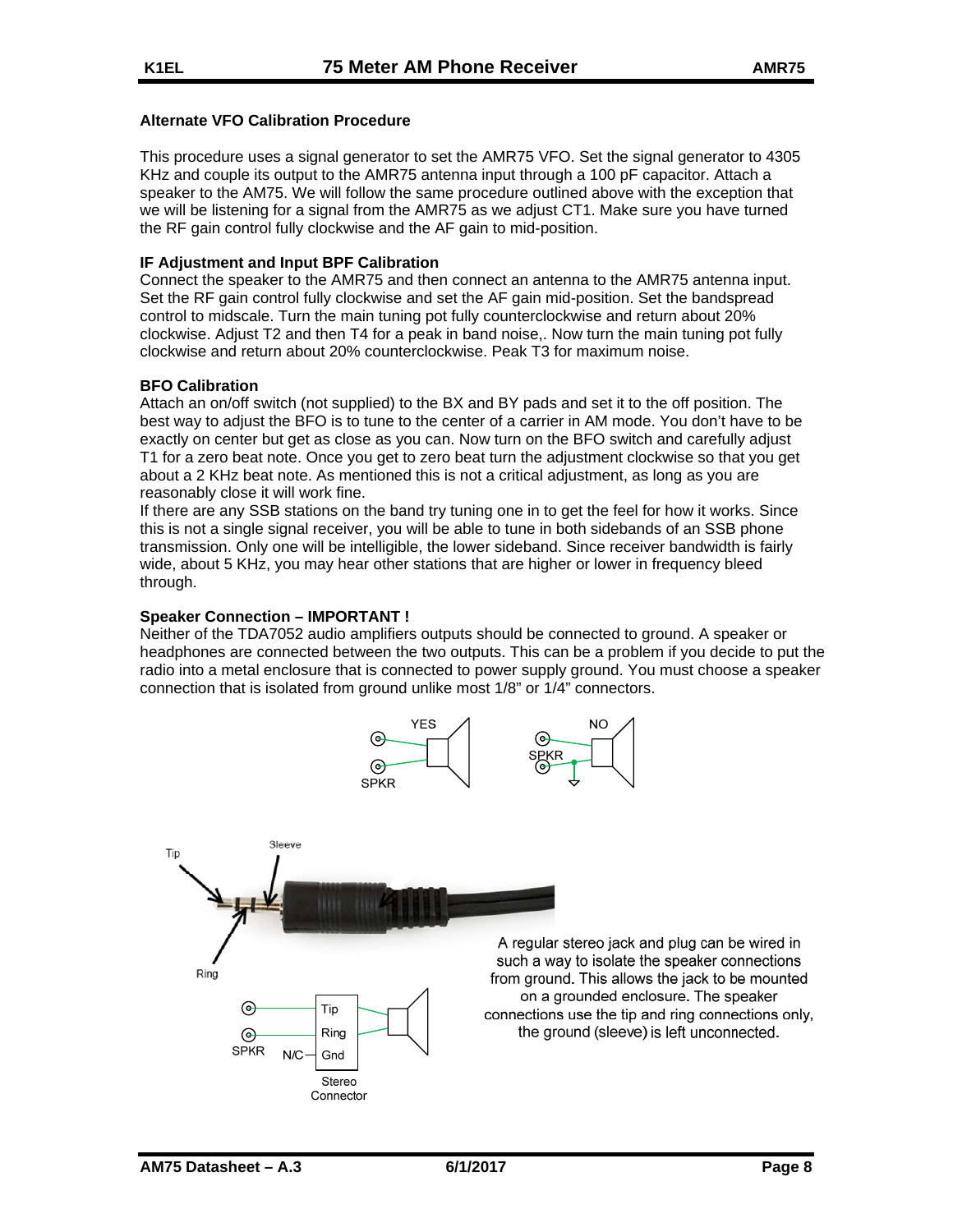### **General Operational Notes**

This receiver has a surplus of gain. This will become apparent when band conditions are good. You will find that you rarely have to turn the RF gain control all the way up, particularly for SSB stations. If you are finding that signals are distorted, try backing off on the RF gain control. If you only want to use AM mode, don't bother with a BFO switch, the BFO circuit is disabled when the switch is disconnected.

When tuning around the band, generally set the bandspread control set to mid position, this provides a good range of fine tuning when you find a station. Larger knobs on the tuning and spread controls are a good idea with calibration marks on the front panel as a tuning aid. Remember to set the spread control to center when you are determining the calibration points. A center detent pot for the spread would be a nice option if you have one.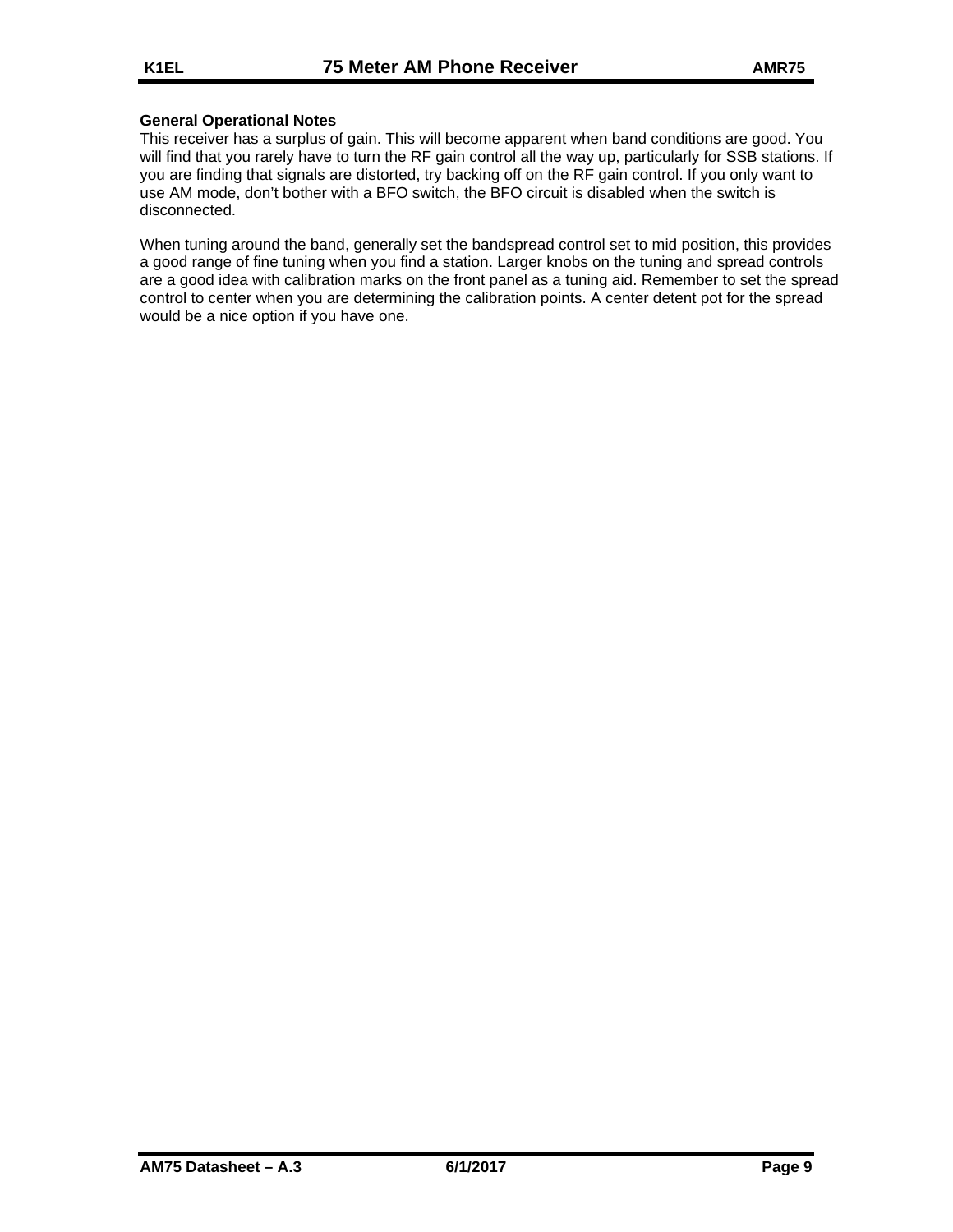

## **Close Up Photos of an Assembled AMR75 PC Board**

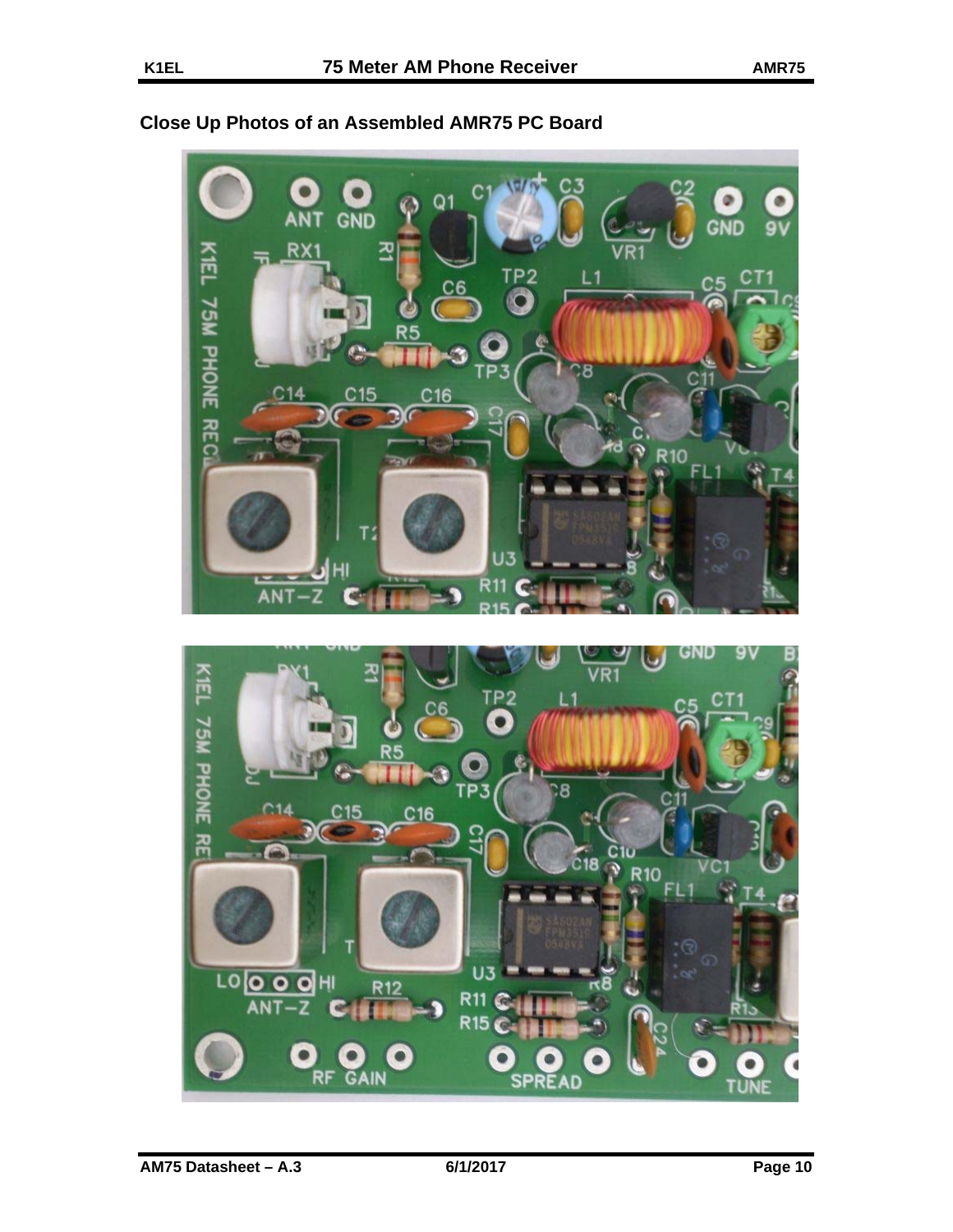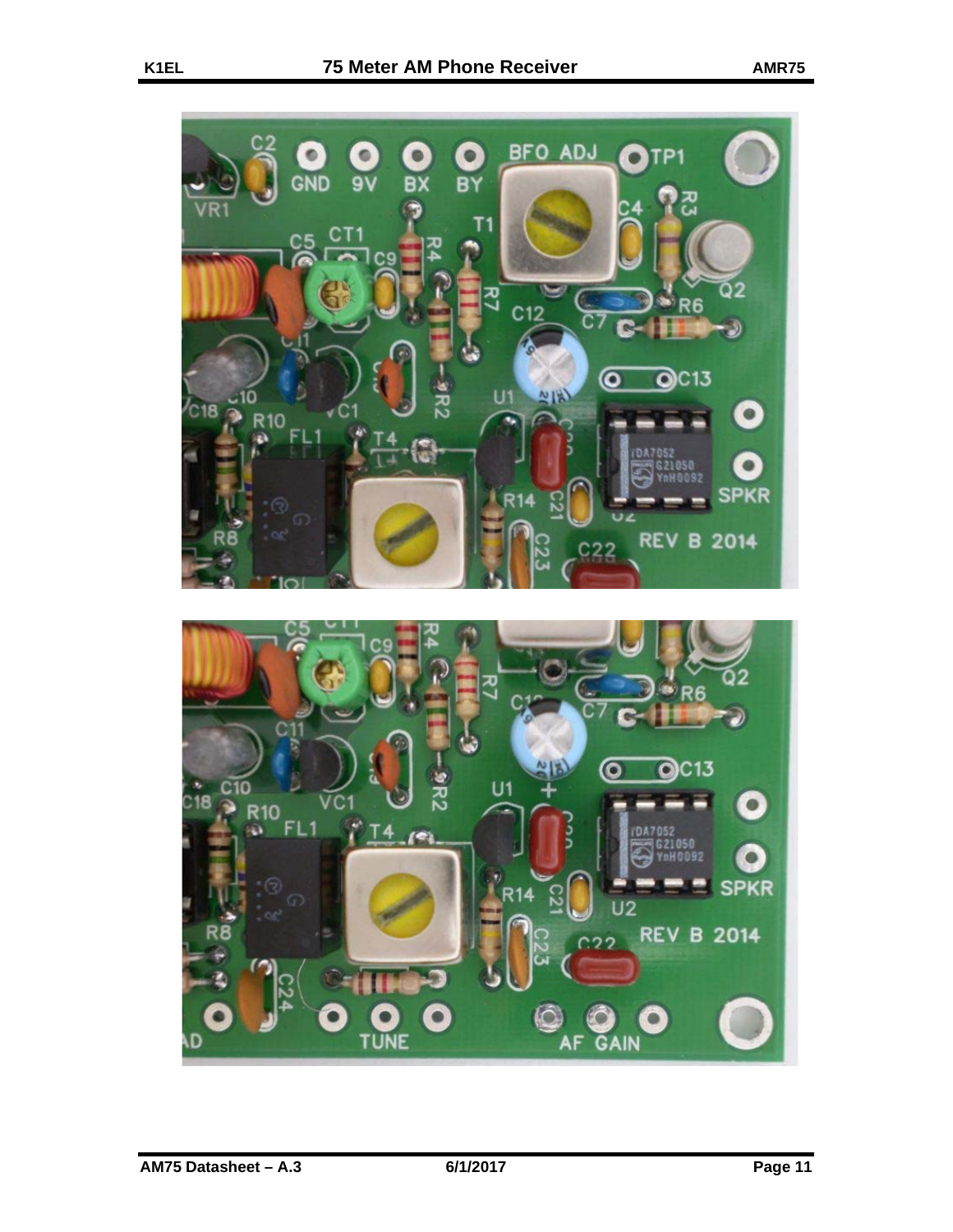

Figure 3 – Assembled AMR75 Board Close Up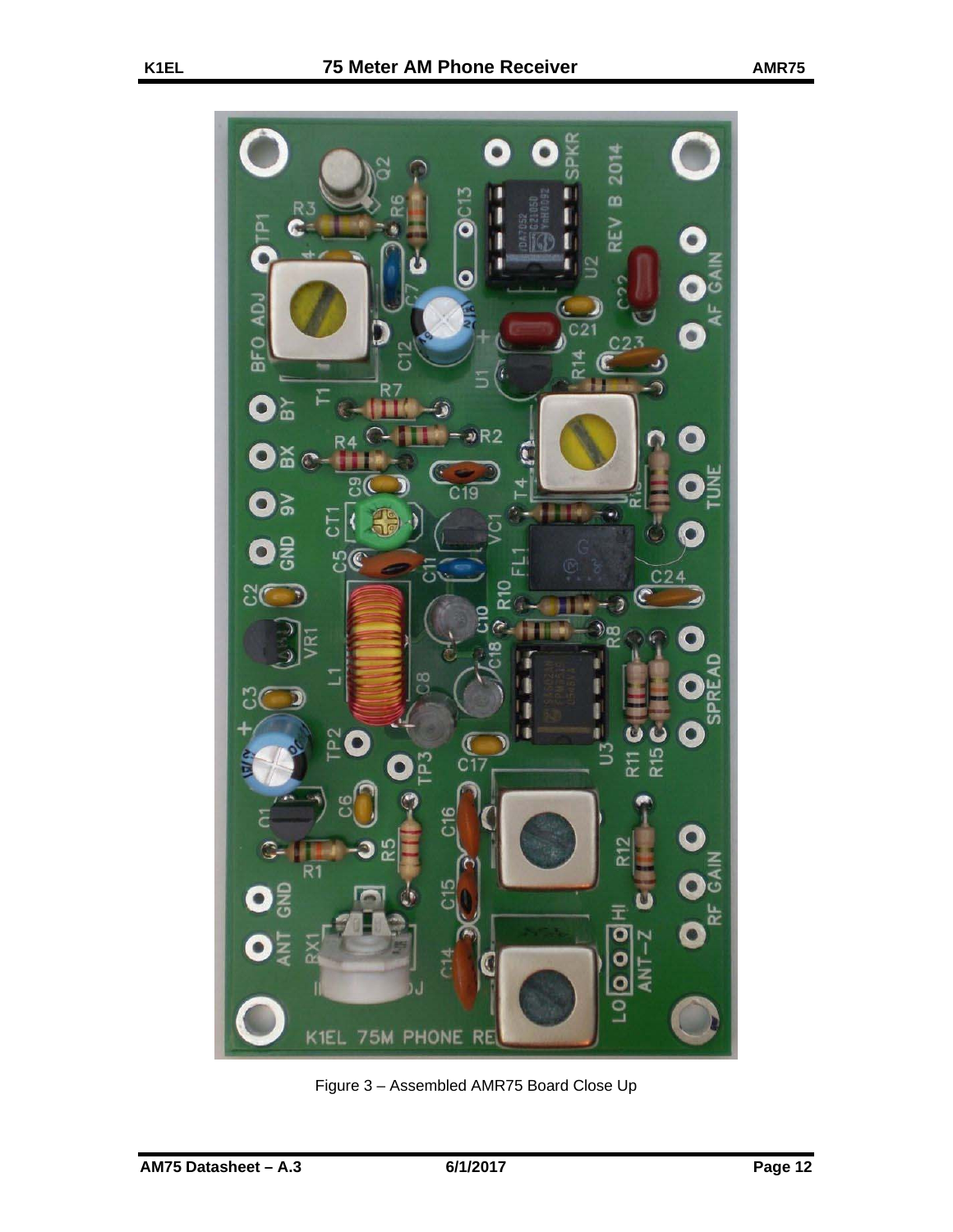

Figure 4 – Printed Circuit Board Image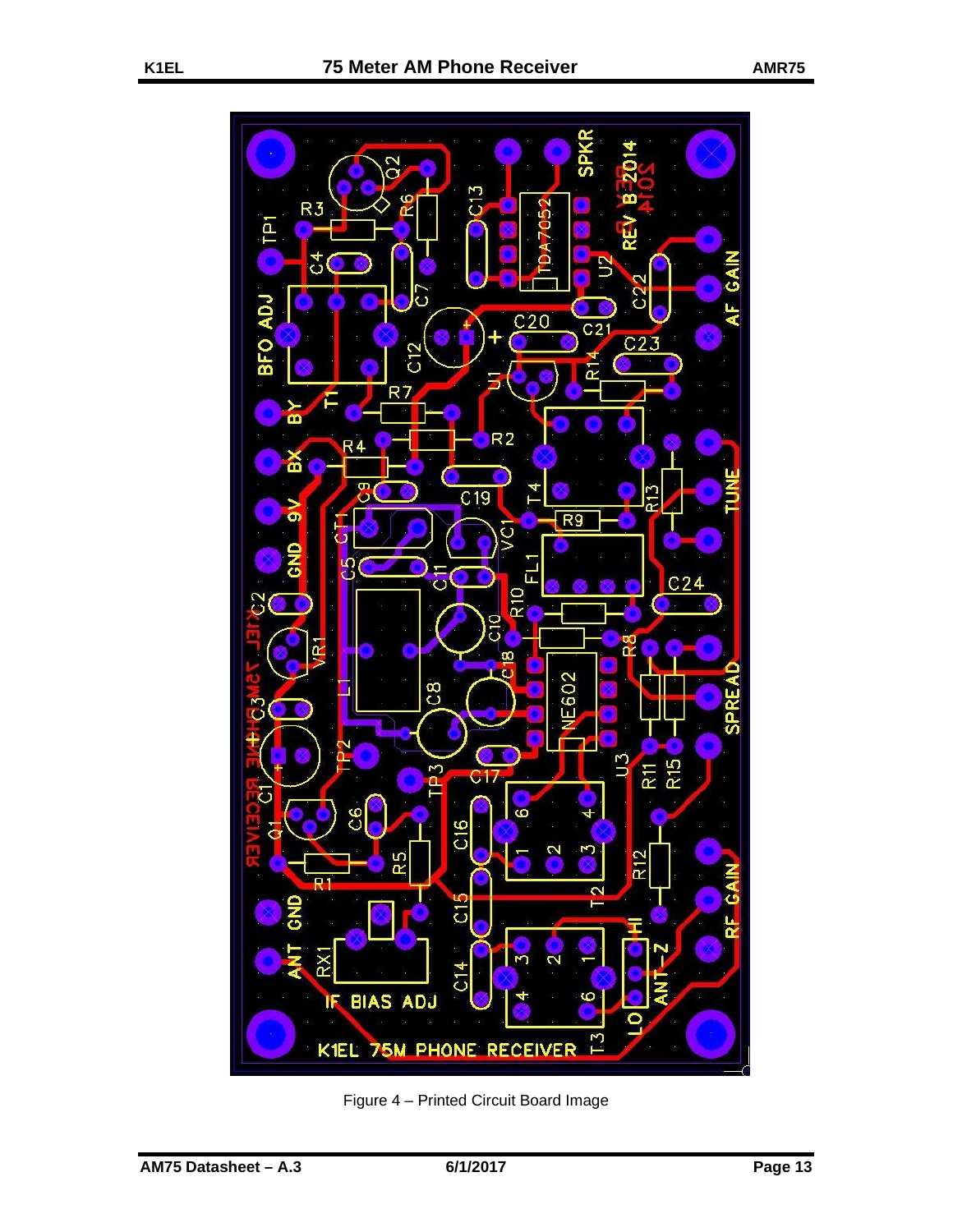## **Contact Information**

The AMR75 Kit is fully guaranteed; if you are not satisfied please return the kit for a full refund.

Questions will be handled by e-mail via: k1el.kitsinfo@gmail.com

Watch the Hamcrafters Website for latest updates and new product offerings: http://www.hamcrafters.com

#### **Revision History**

| 3-16-2015  | AMR75 Rev A.1 Original Release                                 |
|------------|----------------------------------------------------------------|
| 11-11-2015 | AMR75 Rev A.2 Updates and Corrections                          |
| 3-7-2016   | AMR75 Rev A.3 Updated PCB images, removed R120, R5 is now 4.7K |

## **Index**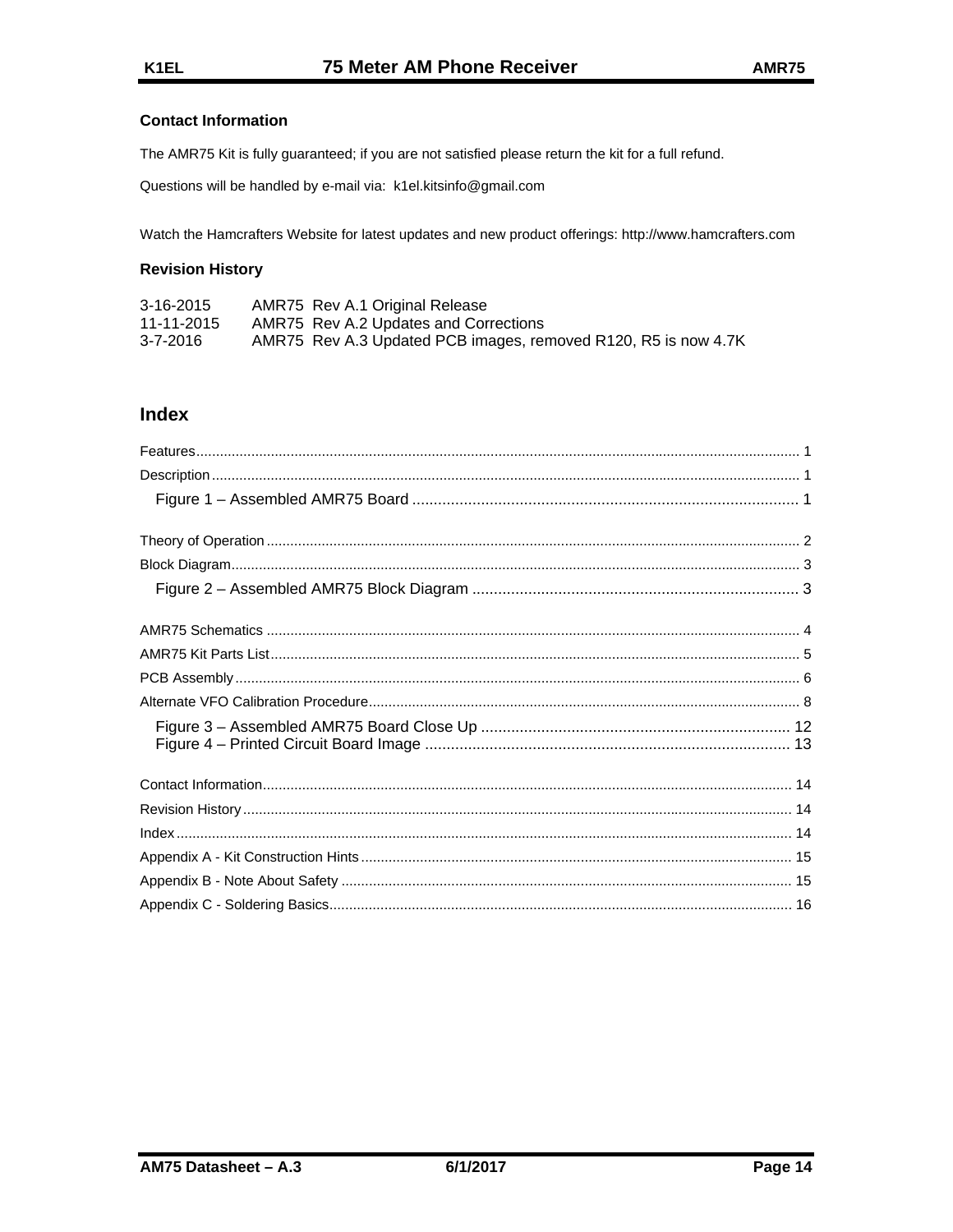### **Appendix A - Kit Construction Hints**

### *1. Find a good workspace.*

It is essential that you have a good place to work on your kit,

You will need room to spread out your parts and have access to tools. Good lighting and ventilation is essential. A magnifying glass or hood is highly recommended.

#### *2. Have the proper tools.*

At a bare minimum you will need:

Small side cutters, flush cutters are a plus.

Small needle nosed pliers

Small flat blade & Philips head screw drivers

A good quality, 40-60Watt, temperature controlled Soldering Iron. The price has come down on these, you can buy a Weller WLC100 40W adjustable soldering station for \$40 on Amazon.

#### *3. Read the Instructions First.*

Read through the assembly instructions completely and have everything on hand before you start. Carefully inventory the kit parts, make sure you have everything.

#### **4. Follow the assembly instructions in order.**

Although not always obvious, the order in which parts are installed is important and should be followed. Sometimes individual sections are completed and tested in order or there may be a mechanical clearance considerations.

#### *5. Keep your Workplace Clean and Orderly.*

Nothing spoils a kit building experience more than lost parts. Second to that are stray bits of dirt and metal that get on a printed circuit board assembly. Our PC boards are nicely plating and accept solder easily. There is no need to use solder flux or to clean the board with steel wool before starting.

#### *6. Take your time.*

There is no need to rush, enjoy the process and the difference will show in the end result. Moving too quickly or working when you are tired often leads to big mistakes which could be difficult if not impossible to fix.

#### **Appendix B - Note About Safety**

Burns to your skin can be very painful and can lead to serious injury.

Burns to your eyes can be catastrophic.

Toxic fumes can cause serious harm.

Flying objects such as wire ends etc. can cause painful and serious injuries.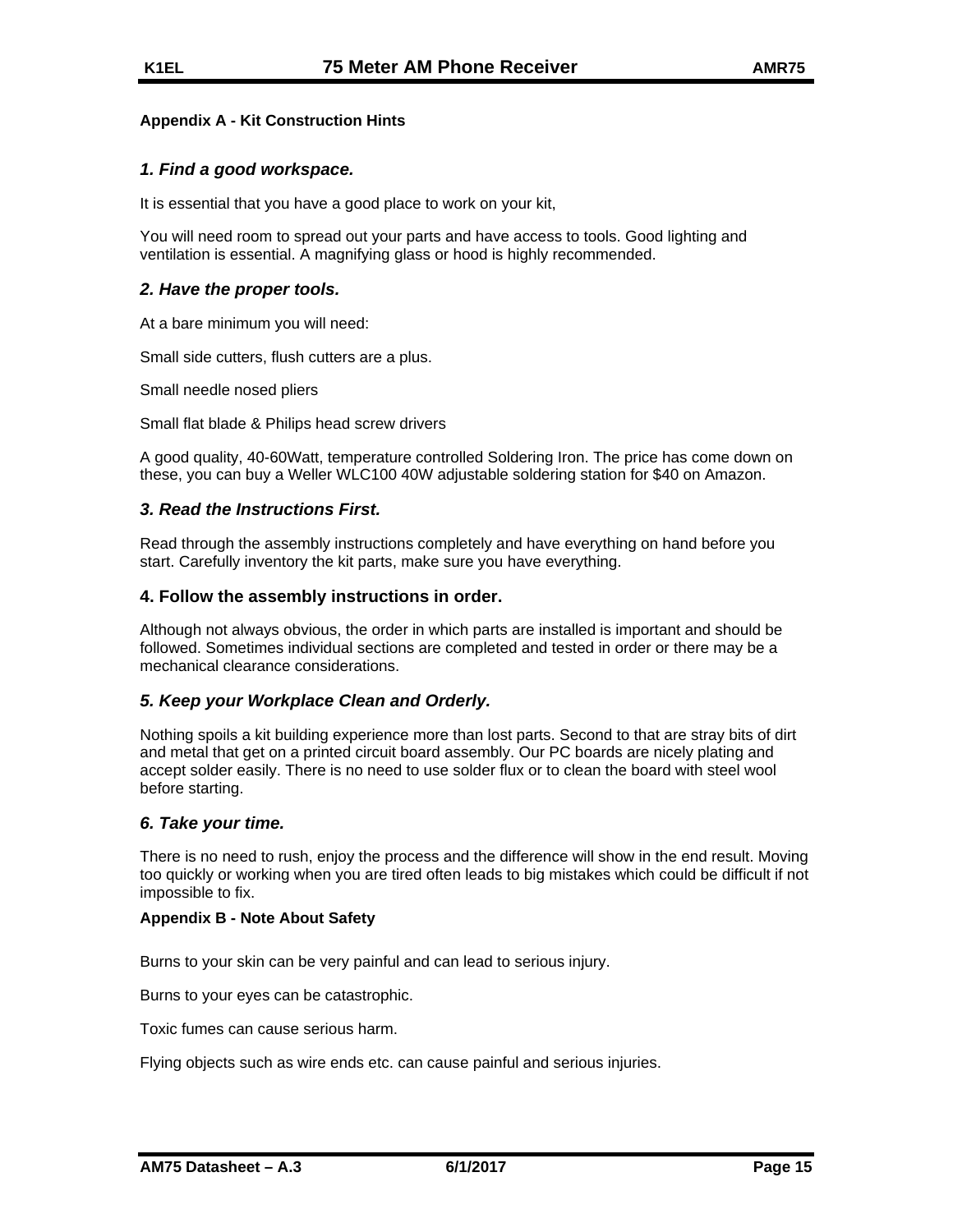When building your kit please remember that Soldering Irons and Solder are used at High Temperatures!

Soldering Irons can remain hot for many minutes after being turned off. Never touch the tip to see if it is hot. Place the tip on a wet pad to test for temperature.

Wear safety glasses to protect your eyes from flying objects.

#### **Appendix C - Soldering Basics**

- 1. Insert component leads into PCB holes and bend them back slightly to hold the part in place. You can either trim the lead now or wait till after the joint is soldered. I usually install several parts at one time and then solder and trim multiple leads in groups.
- 2. Place a hot and clean iron tip against both the lead and pad as in Fig. C1.



Fig. C1 - Form a heat bridge

3. Create a heat bridge between the lead, the PCB pad and the iron by placing a small amount of solder on the tip.

4. Apply solder around the outside edge of the pad as in Fig. C2. If the pad and lead are at the correct temperature, the solder will flow around the connection.



Fig. C2 - Spread solder around the work